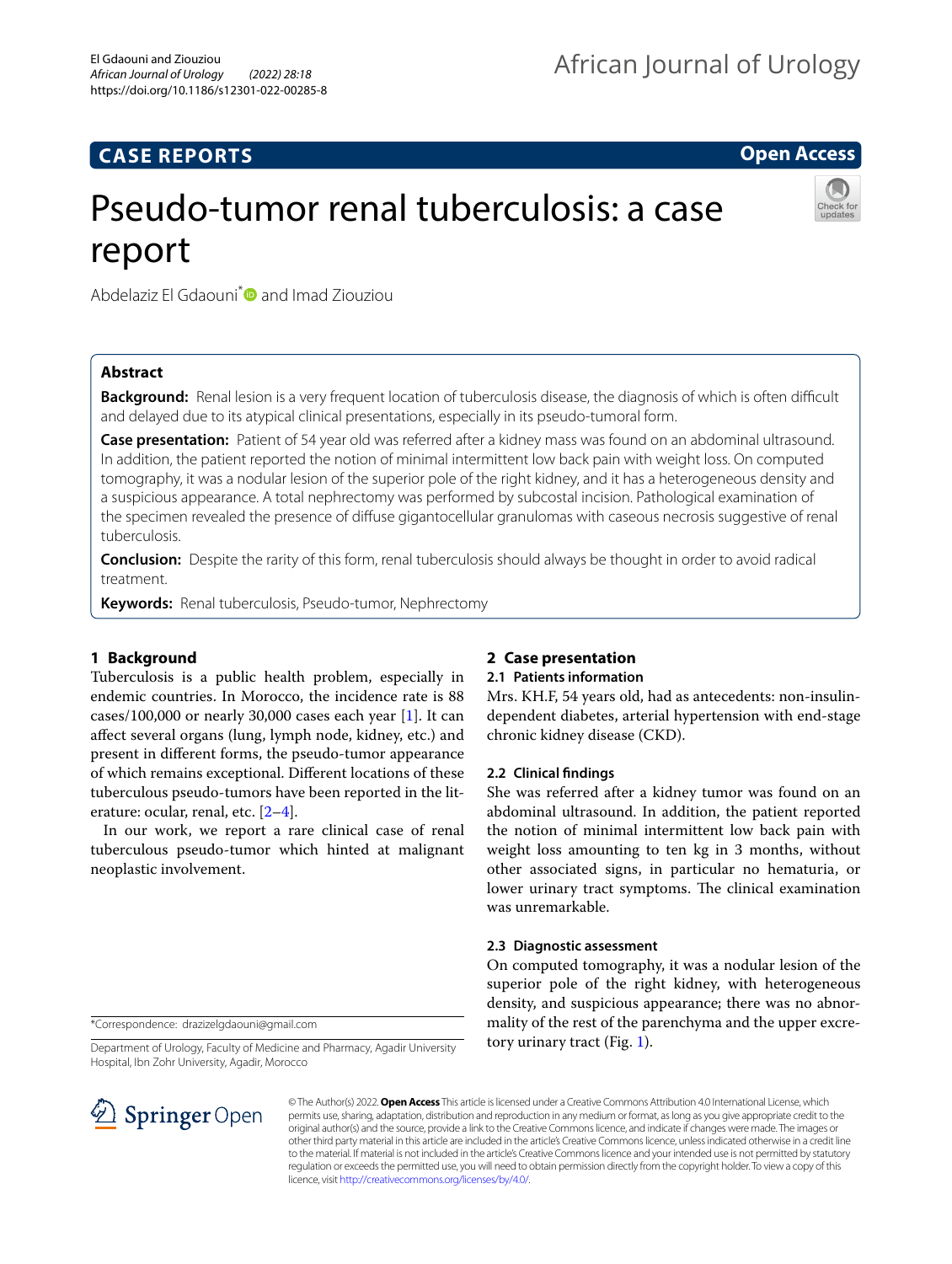Laboratory investigations revealed hemoglobin of 7.5 g/dl, total leukocyte count  $8500/mm^3$ , and protein C-reactive (CRP) rate of 10 mg that why we didn't check erythrocyte sedimentation rate.

A chest CT was done and did not show any metastasis.

## **2.4 Therapeutic intervention**

Considering the clinical presentation as well as radiological investigations, we did not fnd any interest in doing a biopsy or a partial nephrectomy because the diagnosis of renal tumor was quite obvious given the patient's risk factors, the radiological appearance and her renal function which is already impaired. So a radical nephrectomy was performed by subcostal incision.

In the intraoperative, the lesion occupied the superior pole of the kidney without adherence to neighboring structures and without palpable or visible any lymph nodes.

Pathological examination of the specimen revealed the presence of difuse epithelioid cell granuloma with caseating necrosis suggestive of renal tuberculosis (Fig. [2](#page-1-1)).

A tuberculosis treatment was started and continued for 6 months.

#### **2.5 Follow‑up and outcomes**

The patient had a simple postoperative course and respond well to tuberculosis treatment.

#### **2.6 Patient perspective**

The patient was informed of about the all procedure, complication and outcome, and he was agree about it.



<span id="page-1-1"></span>epithelioid cell granuloma with caseating necrosis. (Standard coloring HES. Magnification  $\times$  10)

# **2.7 Informed consent**

A written informed consent to permit publish of the patient case was signed by the patient.

# **3 Discussion**

Tuberculosis is a serious disease secondary to infection with a bacterium of the genus mycobacterium, the most common species of which is mycobacterium tuberculosis [[2\]](#page-2-1), more and more frequent especially due to human immunodefciency virus (HIV) infection and the increase in organ transplants [[5\]](#page-2-3). According to the World Health Organization, around nine million new cases occur worldwide each year [\[5](#page-2-3)]. Most often it is a pulmonary form; among non-pulmonary lesions, the urogenital



<span id="page-1-0"></span>Fig. 1 Abdominal CT scan with injection of contrast product showing a right polar renal lesion of heterogeneous density very suspicious of malignancy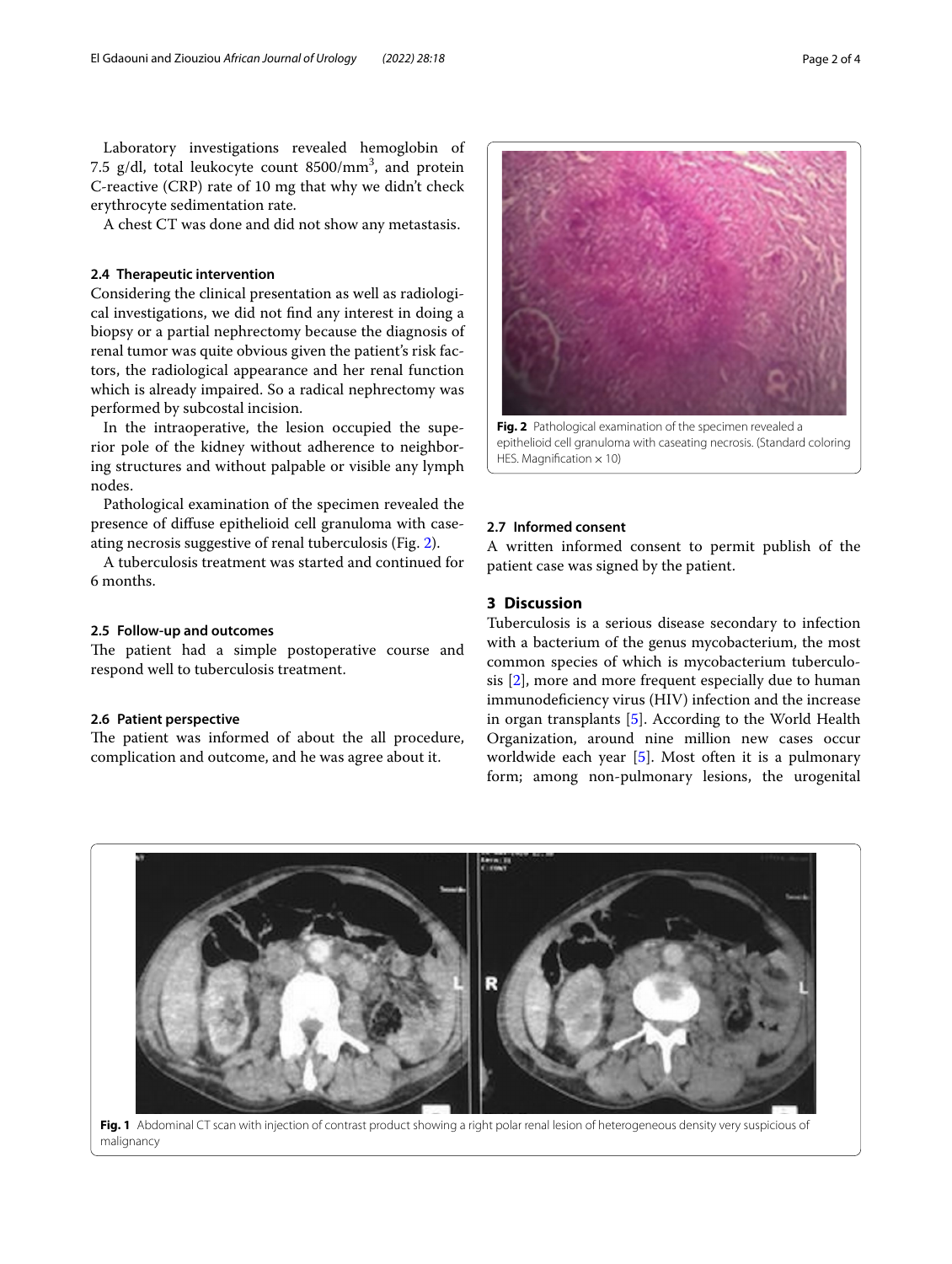location is quite common  $[6]$  $[6]$ , responsible for  $14-41\%$ of lesions. It occupies the third place in extrapulmonary sites after pleural and lymph node tuberculosis [[7\]](#page-3-1), with a male predominance, especially in the 30–50 year age group [\[8](#page-3-2)]. Generally, renal involvement is the consequence of local reactivation following hematogenous dissemination of Mycobacterium tuberculosis to the renal cortex during a primary pulmonary infection [[3\]](#page-2-4).

Diagnosis of renal tuberculosis is difficult and often delayed [[8\]](#page-3-2), as it usually manifests with nonspecifc symptoms, such as pyuria, dysuria, fever, weight loss and fank pain, as it can be revealed by a mass, usually due to hydronephrosis of the kidney involved, whereas the pseudo-tumor presentation of renal tuberculosis is an extremely rare entity  $[3, 9]$  $[3, 9]$  $[3, 9]$  $[3, 9]$  $[3, 9]$  which poses a differential diagnostic problem with kidney cancer and pseudotumor xantho-granulomatous pyelonephritis [[10](#page-3-4)].

The radiological presentations of renal tuberculosis depend on the stage of infection  $[11]$  $[11]$  $[11]$ . In the absence of renal destruction, the radiological appearance of tuberculous kidneys is normal in the majority of cases. In less than a third of cases, pseudo-tumor nodules and/ or calcifcations are visible on ultrasound or computed tomography  $[12]$  $[12]$ . The nodules most often correspond to tuberculomas or pyocalices which often take on the radiological characteristics of a tissue tumor [\[12\]](#page-3-6). Magnetic resonance imaging (MRI) is also very important and can be very useful for the characterization of cystic masses and atypical solids remained undetermined on CT scan, especially in renal failure with contraindication to injection of contrast product [[13\]](#page-3-7).

Only histological confrmation is capable of confrming the diagnosis by an ultrasound or computed tomography-guided biopsy, especially in the event of uncertainty regarding the imaging: lymphoma, sarcoma, "pseudotumor" of the kidney, renal metastasis [\[13\]](#page-3-7), or by the anatomopathological study of an operative part [[9\]](#page-3-3).

The treatment of urogenital tuberculosis is similar to that of extrapulmonary tuberculosis at other sites. The initial regimen consists of four drugs (isoniazid, rifampin, pyrazinamide and ethambutol) for 2 months, followed by two drugs (isoniazid and rifampin) for 4 months [\[3](#page-2-4)].

In this case, computed tomography imaging was insuffcient to diferentiate between neoplasia and renal tuberculosis. The diagnosis of cancer seemed very obvious given the absence of clinical signs pointing to tuberculosis, and the presence of risk factors for a renal tumor (end-stage chronic renal failure, arterial hypertension), even if the feld of immunosuppression linked to CRD could have been considered as a risk factor for tuberculosis, hence the interest of performing renal biopsies, especially in doubtful cases to avoid these histological surprises on the nephrectomy part.

## **4 Conclusions**

Renal tuberculosis with pseudo-tumoral form remains a rare entity often found histologically. However, it should always be thought about, especially in endemic countries. Computed tomography is insufficient to differentiate it from kidney cancer. Only the biopsy of these doubtful masses would allow an early diagnosis and avoid unexpected postoperative pathological results.

#### **Abbreviations**

HES: Hematoxyline–eosine–safran; HIV: Human immunodefciency virus; MRI: Magnetic resonance imaging; CT: Computed tomography; CKD: Chronic kidney disease; CRP: Protein C-reactive.

#### **Acknowledgements**

None.

#### **Author contributions**

AE has contributed signifcantly to this work, by preparing the study and writing the manuscript. IZ has contributed signifcantly to this work, by reading, correcting and following the workflow. All authors have read and approve the final manuscript.

**Funding** None.

# **Availability of data and materials**

All data pertaining to study are available with the author and would be provided on request.

#### **Declarations**

#### **Ethics approval and consent to participate**

Written informed consent to participate was obtained from all participants. All patients provided written informed consent along with guarantees of confdentiality.

#### **Consent for publication**

Written informed consent for publishing of study was obtained from all participants.

#### **Competing interests**

Prof Imad Ziouziou is a co-author of this study and Associate Editor of the journal. He declares a competing interest for this submission. He has not handled this manuscript. The rest of the authors have no confict of interest to declare.

Received: 27 October 2021 Accepted: 13 May 2022 Published online: 26 May 2022

#### **References**

- <span id="page-2-0"></span>1. Ministère de la santé marocaine, direction de l'epidémiologie et de lutte contre les maladies. Bull Epidémiol (2015)
- <span id="page-2-1"></span>2. Elboukhani I, Siati A, Errachiq I, Mchachi A, Benhmidoune L, Rachid R, Elbelhadji M (2020) Forme pseudotumorale de tuberculose oculaire: à propos de 2 cas [Pseudotumoral ocular tuberculosis: about 2 cases]. Pan Afr Med J 2(36):147
- <span id="page-2-4"></span>3. Chaker K, Chakroun M, Gharbi M, Chebil M (2019) Renal tuberculosis mimicking renal cell carcinoma: a case report. J Med Case Rep 13(1):139
- <span id="page-2-2"></span>4. Xu H, Zhang J, Wang Y, Yu S, Zhou R, Zhang J (2017) Clinicopathological analysis of renal infammatory pseudotumors presenting as the unilateral solitary masses. Int J Clin Exp Pathol 10(7):7734–7742
- <span id="page-2-3"></span>5. Daher Ede F, da Silva GB, Barros EJ Jr (2013) Renal tuberculosis in the modern era. Am J Trop Med Hyg. 88(1):54–64